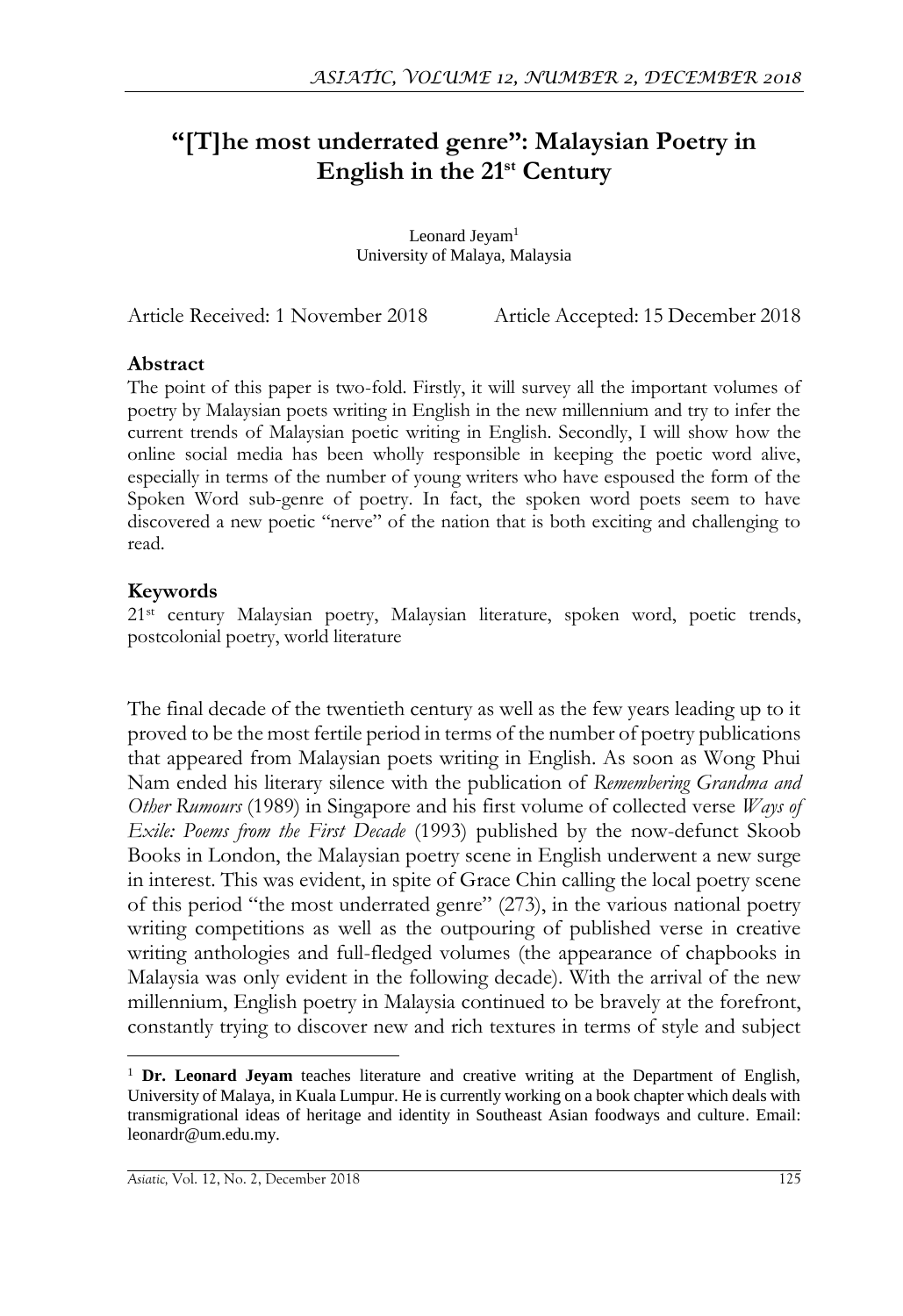matter, although the actual number of full-length volumes published could not match that of the decade before. On the one hand, the traditional medium of the printed page was not as prolific as the reading tastes of the Malaysian reader became more and more sophisticated. Yet, on the other, the advent of online blogs, poetry forums, Facebook groups and the ever-popular chapbook has in some ways, in which the traditional medium of publishing couldn't do, ensured the survival of poetry in English in Malaysia. The point of this paper then is twofold. Firstly, it will survey all the important volumes of poetry by Malaysian poets writing in English in the new millennium and try to infer the current trends of Malaysian poetic writing in English. Secondly, I will show how the online social media has been wholly responsible in keeping the poetic word alive, especially in terms of the number of young writers who have espoused the form of the Spoken Word sub-genre of poetry. In fact, the spoken word poets seem to have discovered a new poetic "nerve" of the nation that is both exciting and challenging to read.

I will begin this paper with an important volume of verse published at the very beginning of the 21st century called *A History of Amnesia* by Alfian Saat (2001). Although born and bred in Singapore, Alfian has always included a Malay consciousness when writing about his multicultural island nation, which often finds many commonalities with the psyche of the Malays living in Malaysia and all Malaysians in general, although in the peninsula the Malay ethnic group represents the voice of the majority whereas in Singapore they are seen as woefully marginalised, a theme that is present in all of Alfian's writing thus far. These psychological underpinnings of the Malay psyche are often similar; the only difference is that the marginalisation of Singapore Malays is seen as more severe than their Malaysian counterparts. Add to this, the very closely shared history of both nations and that Alfian performs his plays regularly both in the English and Malay languages in Kuala Lumpur. In this rather eloquent volume resides a group of poems in the final section entitled "White Light of History" which is unlike any poetic engagement with history from this part of the world (perhaps only Muhammad Haji Salleh's reworking of the myths from the Malay Nusantara world comes to mind). The famous historical characters from classical Malay literature are resurrected to challenge the minds and imaginations of present-day Singaporeans. Although official Singaporean history rarely chooses to resuscitate the stories of the characters of its early Malay narratives, what Alfian has chosen to do is to reclaim some of the lives of these characters so as to "haunt" or challenge the more accepted notions of state history which suggest that the beginnings of the island's history came with the arrival of the British and that which was continued via its straits-born Chinese citizens.

The Malay "heroes" from the classical *Sejarah Melayu,* or *The Malay Annals*, such as Hang Nadim, Badang and Raden Mas Ayu sit alongside other more real Singaporean prisoners of conscience to try to elicit a meaningful response from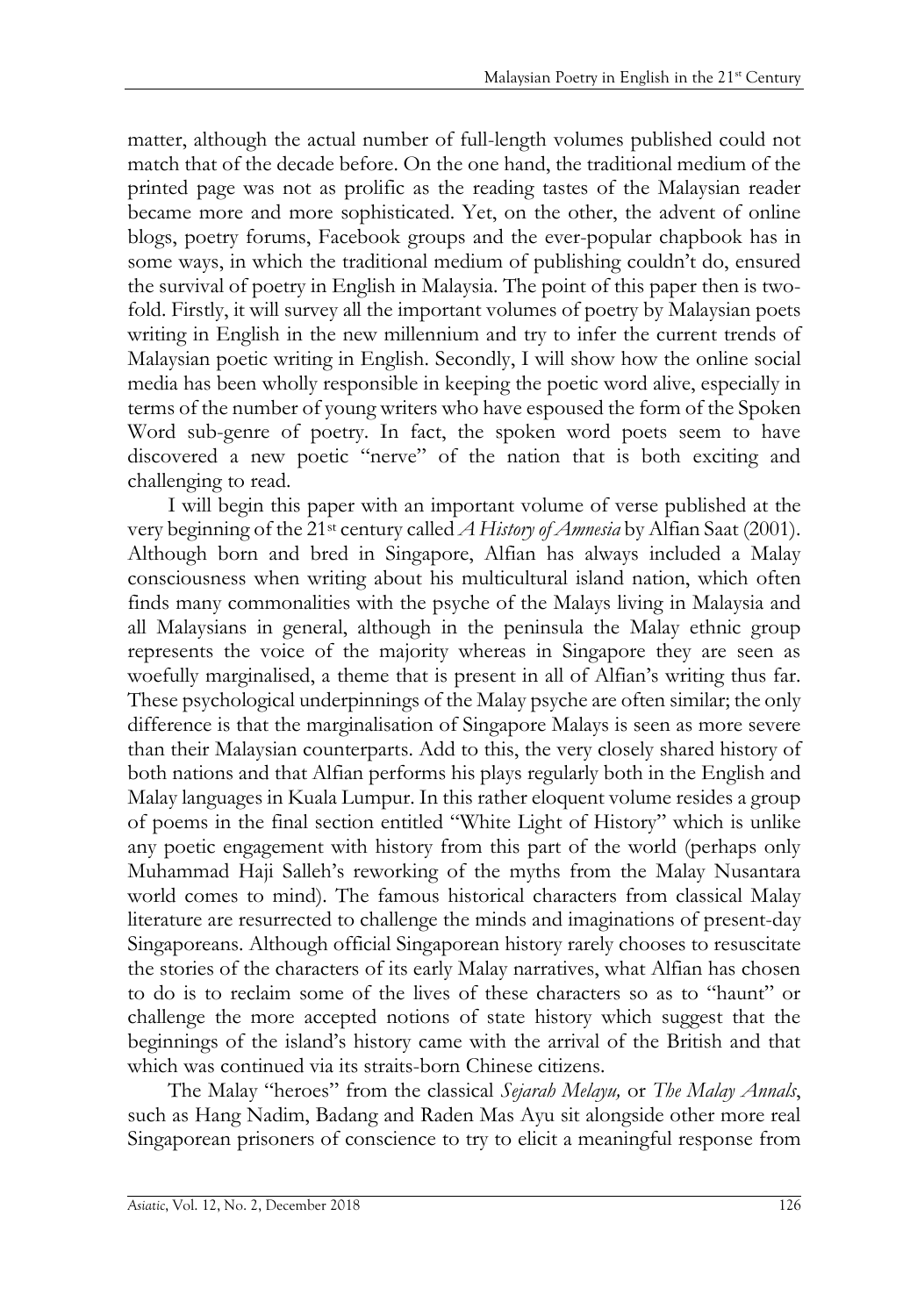the vast majority of "Numb" citizens who, in the poem "Apathy," are said to sleep "on headlines/ Plumped like pillows,/ Stuffed with cotton," wholly oblivious to those who tried to make a difference, those who continue the struggle of those who have come before, "the gaping mouths/ Of the silenced and the dead" (*History of Amnesia* 54-55). The mythical character who stands out amidst the confusion of revolt and history would have to be accidental hero, Hang Nadim. Hang Nadim is the famous Malay boy hero who in classical terms had to tread the fine line between being a loyal subject and the feudal world of the Malay court. He averts a national crisis when he provides a simple solution to the kingdom being attacked by schools of swordfish, but due to the intrigues of the Sultan and the court he is put to death so as to avoid larger conflicts of injustice and loyalty to the Sultan and the future of his kingdom.

Alfian verbalises the moment of the martyrdom of Hang Nadim in this way:

I was a boy with an idea. I could have kept mum, Watched the folly of a king Who would rather lose his men Than their loyalty. Instead I stood on the beach, my voice Louder than the scream Of any false martyrs too eager To donate their marrow To history. My mouth Was so large it could have Swallowed the sea. And I did, Even though in all the records They only mentioned how It was the sea that swallowed me. (*History of Amnesia* 60)

In the classical account of the myth this boy hero was simply thrown in to the sea and left to drown there. However, by making him paradoxically scream out loud and open his mouth so wide that it could "swallow" the sea, Alfian subverts the historical account to allow for him now to speak  $up - to$  speak out – against the many injustices perceived in contemporary society, making him look like a contemporary hero. This rewriting of history, these metonymical engagements of the poet, also suggest that these historical characters like Hang Nadim act also as real, contemporary Singaporeans who, rather than just reclaim an unnoticed space of their cultural history, also engage with the present to suggest that any canonical discourse from Malay literature cannot be deemed unitary, employing a counterdiscursive strategy like John Thieme's which engage and argue the relevance of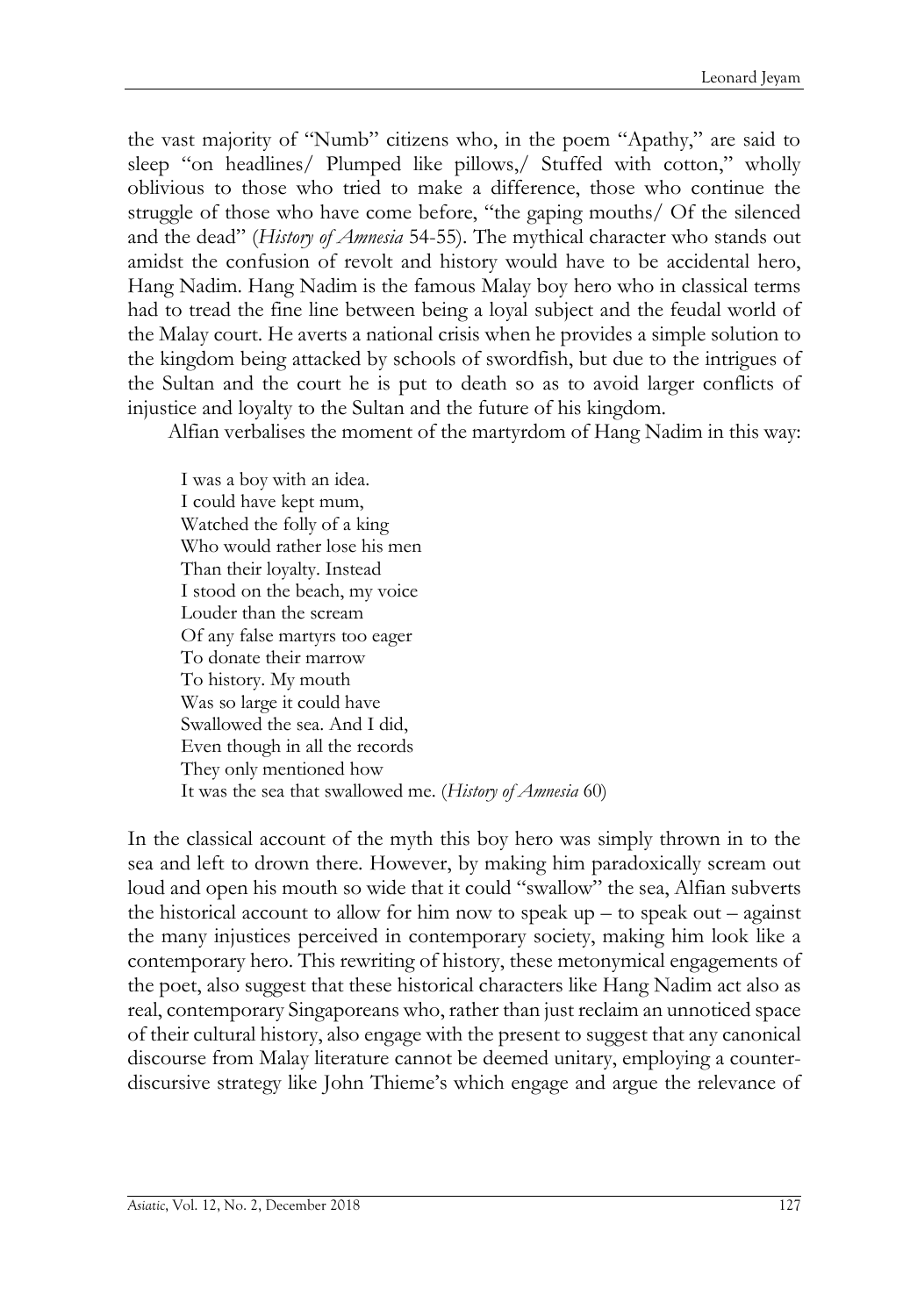the nation's unredeemed denizens, those that are pushed to live on the margins of nation and political history (Thieme 102).<sup>2</sup>

The metaphorical strategies of the employment of the other figures such as the Malay superhero Badang and the tragic fate of the Javanese Princess Raden Mas Ayu work in the same way, but to say that Alfian was only working with classical history in mind is to give an incomplete picture of his mythical discourse. All the poems in the volume *A History of Amnesia* (2001) seem to have a wider frame of metonymical reference (and this is the genius of the poet). Instead of having a narrow topical interest, the poems here are anchored in the reality of the new nation of Singapore that became independent from Malaysia in 1965. The volume carries an apposite epigraph of "The patient, born in 1965, suffers from a history of amnesia of unknown onset and duration…. The prognosis is uncertain." Which is to say that the discourse of the socio-historical meaning of this volume must be read as part of the larger history of the land, of the contemporary nation of Singapore, which must then include the many voices of the Malay poet himself, political dissidents of the present and the past as well as the many social activists who have helped create a more just and fair society.

Of the Malaysian poets who had poetry volumes at the start of the millennium, Wong Phui Nam would probably be the first. It is rather ironic that for a writer who maintained a literary "silence" for almost two decades in the second half of the twentieth century, Wong has proved to be the most prolific male Malaysian poet thus far. He has come out with two volumes of new poetry and one collected (and revised) volume of mostly published work, as well as two plays in verse. The first volume is of course the very disturbing *Against the Wilderness* (2000) which, according to the poet's preface, was written amidst a cultural wilderness wherein the immediacy of the word can only catch "echoes from places and times when the word was still interfused with the world as presence" (i). In spite of sounding overtly Romantic and old fashioned, such a mission to instil some kind of moral order in the world through poetry bears much fruit. I would go so far as to say that this volume must be the poet's most organised and coherent piece of writing. His main ideas of the struggle to discover some kind of identity amidst the dour socio-cultural and historical landscape, the "wilderness" as he calls it, are all reminiscent of his first volume of verse published more than thirty years before. Even the preponderance to mythologise the landscape is also highly evident.

However, what is certainly new in this volume is the whittling down of his poetic language to cohere to the demands of the sonnet form. Gone are the long and laborious visions of the land found in his writing from the sixties; now, the poet hones his skill to discover a concentration of thought and words which

 $\overline{a}$ <sup>2</sup> This strategy of reading "against the simplism of seeing canonical discourse as unitary" is used throughout Thieme's seminal study *Postcolonial Con-texts: Writing back to the Canon* (102).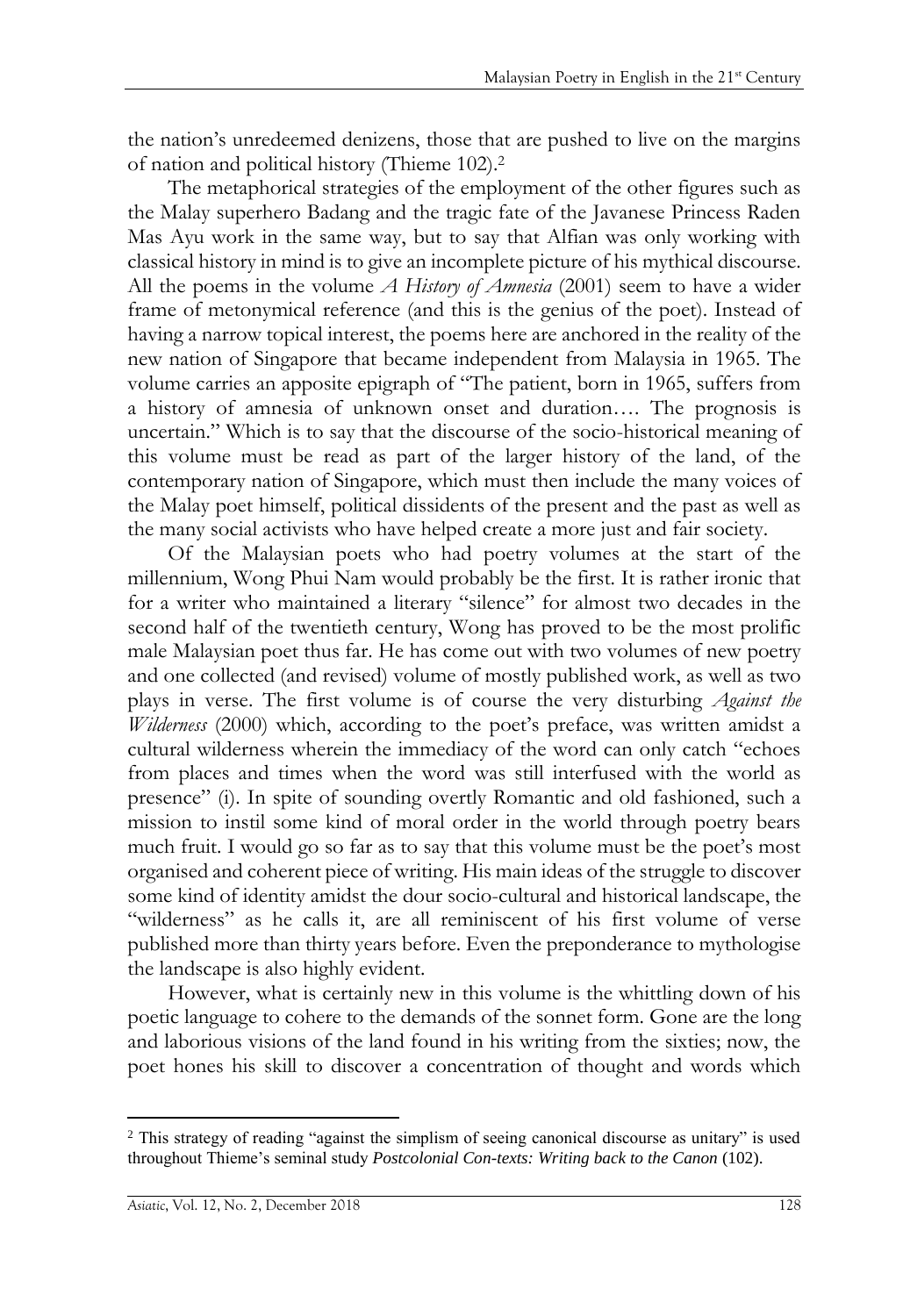ultimately succeeds in presenting a terrifying vision of what he calls of "these most unpromising of times" (i). In sonnet after sonnet the resources of the soul (or psyche) to discover some transcendental meaning from within the inhospitable landscape are tested with such a brutal examination of history and sense of place, so much so that the reader feels that he or she is reading the verse of *How the Hills Are Distant* all over again. But what was more of the migratory nature of the psyche in that early volume is now given a bodily, human form in this new one, although only to discover and be overcome by the reek of spiritual abandonment. In the sonnet "China Bride," for instance,

But he never found me even as he rifled, sieved My body, smelling out crotch and underarm and drugged Himself on bitter exhalations from my woman's glands. He burrowed, a fly into carrion, to seed me with his death. (*Against the Wilderness* 9)

Here there is little hope for any kind of spiritual renewal as the generation after is also cursed by the present one of the poem. The fascination with death and the rotting nature of our corporeal selves are as pervasive here as in everything else written by the Wong.

*An Acre of Day's Glass* (2006) was the next volume to appear. It did come as a surprise to me that the volume was his second tome of collected verse after the first one, *Ways of Exile: Poems from the First Decade* that was published thirteen years before in 1993. Although it is the poet's prerogative to rewrite and revise his work over the years, more than one reviewer has highlighted the fact that some older poems were heavily revised compared with their originals. The critic Daryl Lim in the website poetry.sg notes that poems as in the volume *Remembering Grandma and Other Rumours* had undergone substantial revision (np) whereas Shirley Lim is more forgiving by saying that some poetic rewriting is done "in order to articulate his more mature sensibility and vision of the universe, physical and spiritual." Lim also mentions that some poems like his translations from the Chinese were regrouped under different headings.

But it is in Wong's sequence "The Hidden Papyrus of Hen-taui" that the most substantive reformatting and rewriting is to be seen. Appearing initially in the section of uncollected verse called "Of Spirit" (in the form of eight poems of varying length), the sequence underwent one more incarnation in the academic journal *Asiatic* (2009: 130-40) before finding its final form that was published as a volume in 2013.<sup>3</sup> The final sequence is also fashioned not unlike the poems in

 $\overline{a}$ 

<sup>3</sup> My review of Wong's published volume traces its genesis in this way: "This latest sequence of poems has an interesting genesis. The footprint of the project first finds light of day in Wong's second volume of collected verse, *An Acre of Day's Glass* (2006), under the same title. The introductory ideas of the preparation of a pharaoh's body for the journey into the afterlife is clearly spelt out there. Then a few years later the poet decided to publish a blueprint of sorts in the online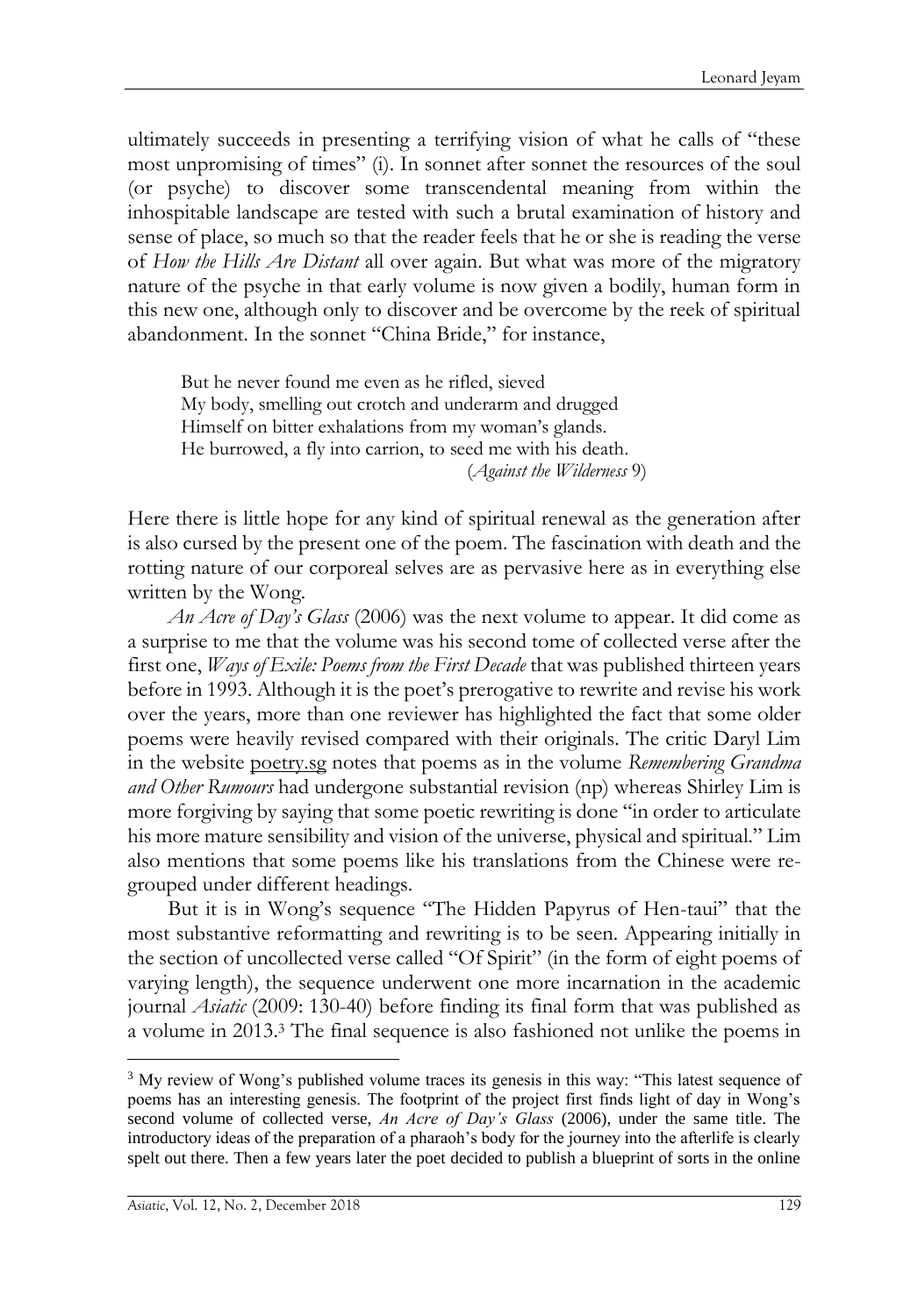*Against the Wilderness* employing a tight, unrhymed sonnet form. And true to Wong's talent to mythologise, it eschews the postcolonial poetic space of contemporary and historical Malaya but, instead, chooses to delve into the possibilities of discovering a more transcendent world in the burial and funerary mythmaking of ancient Egypt. The character of Hen-taui, a neophyte priestess, tries to discover the possibilities of gaining transcendental knowledge form her earthly rituals and religion but comes to nought till she realises that it is within the resources of her psyche and imagination that she is able to avoid oblivion. And she finally does, with the music of a lyre beautifully accompanying her journey of the soul to the afterlife.

One poet that needs mention but one who has not exactly had any fulllength volume of writing published is the young Nicholas Wong. Ever since discovering his early verse and collecting some of them in the Malaysian journal *The Southeast Asian Review of English (SARE),* I have noticed that the quality of the intellect and his art has never waned but, instead, grown with an added confidence. His poetry is not easy to read or understand, requiring many readings and adequate reflection (as in all great art). But when his world of human paradoxes and the reversals of life fuse meaningfully with the meanderings of the intellect, a genuine world of freshness of insight and depth is to be experienced. In the early poem "House and Man," which I believe was written before the poet's entering university, there's a lovely final stanza that displays an amazing ability to fuse craft and meaning:

… The coin that fell from eternity fell on my cheek. And I was struck blind to provision's blindness, to how A.E. Housman gathered by, misteyes, perfect, rounded like coins. I was afraid to spoil his Greekness, those eyes which wept and flickered lost time. They were real coins, I thought. I guided him to the boat. He didn't flip the coins off his lids, but fading, cried, "Mo, where, where have you been?" I picked up his tears as he slipped back to shore. When I looked back, I saw the Malay house, calm in the recent storm. (*SARE* 129)

The metaphor of the coin in this poem is suggestive of a spectrum of intelligent meaning within the poem, referring to among other things the beauty and tradition of the old Malay house which is possibly of the older country which

 $\overline{a}$ 

journal *Asiatic* (2009) of what is the first five stanzas of the current poetry sequence, all polished and fashioned using a tighter but unrhymed sonnet form" (Jeyam 36).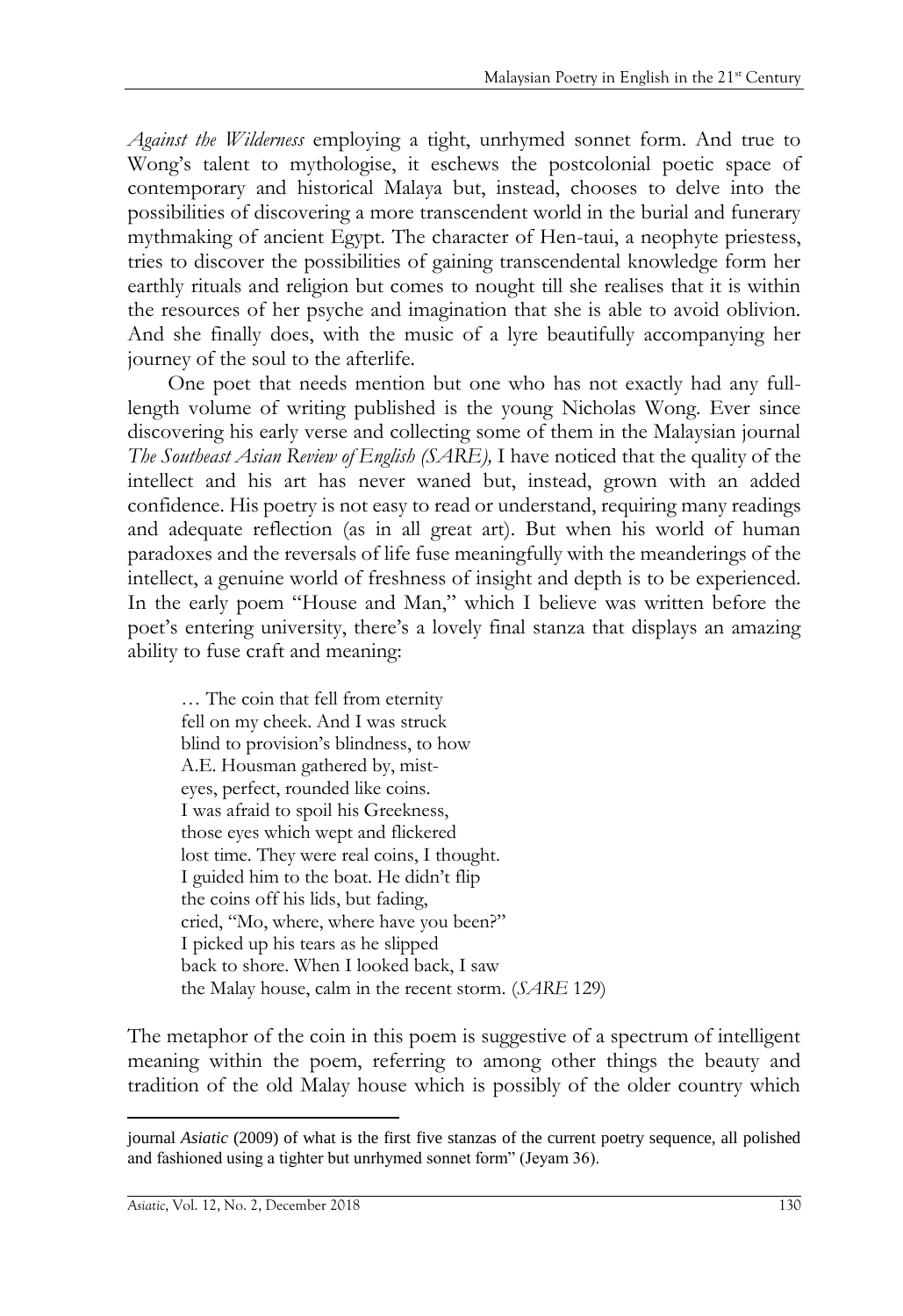many Malaysians still yearn for. The metaphor is also suggestive of the contemporary money politics of the "ugly country" of the poet's, as well as that imaginative leap into A.E. Housman's biography and his unrequited, forbidden love of yore for an old university friend (the "Mo" or Moses in the extract). As tradition, modernity and the imaginative vision of the sending back of Housman to the underworld are contained in those rich tropes of the coin, is the poet struck at the very end by an idea of calmness that signifies hope for the nation in spite of the many dark portents? Or are the many portents to be read differently? The possibilities here of the interpretation of the themes of the self, identity and nation are rich and always inspired.

While pursuing his first degree in America, Nicholas Wong went on to publish his newer verse in prestigious journals including the *The Columbia Review, Asymptote* and *The Rialto*. He has also won the Arthur E. Ford Poetry Prize (2011) and the Academy of American Poets Poetry Award (in 2008 and 2010). His poem "Zero Copula" also won The Salt Prize for Best Individual Poem in 2012 (as runner-up). His meanderings of the intellect continues in his next two publications, his most recent ones, *Zero Copula* (2015) and *Sea Hypocrisy* (2016). Both these publications come in the form of chapbooks and are some of the most challenging to read in all of Malaysian poetry of the twenty-first century thus far. Coming to terms with most of the poems in these chapbooks is like discovering a new and very exotic dish. And as soon as you have uncovered the reasons for the success of the dish you are told that its true meaning lies in savouring its intellectual appeal rather than its gustatory textures and flavours. If there were a more postmodern appeal to writing these poetry chapbooks, this would be it. The poems might appear to some as a kind of glorious mental masturbation but any keen reader of poetry would be able to recognise their intricate though sometimes abstruse mastery of tone, wit and paradox. Plus, a fascination for form is also evident even though the poems appear to eschew the traditional poetic line in favour of a more prosaic nature of line-making (I will avoid the more arcane term, poetry in prose), but kept within a sonnet-like structure. Take, for example, the piece "Spanish Oak" which was published in *The Columbia Review*:

#### … my love for you

is really old, like a solitary oak crowded out by olive trees. With sharp funicular arms, it naturalizes every metaphor, multiplies with precise needlework Pinocchio's error, and lives what lie the soul is permitted, only avoiding the one last noose every lonely dove hangs on. Careless, each bird that makes love on branches, becomes the very same cock that gurgled "original" on your cornflakes box, or in 1350, bore witness to Ramon Arnau de Biure's famous stabbing on Christmas Eve. The tune of death crows louder, finally, and it's not Peter's insufferably stuffy biblical pigeon. Yet,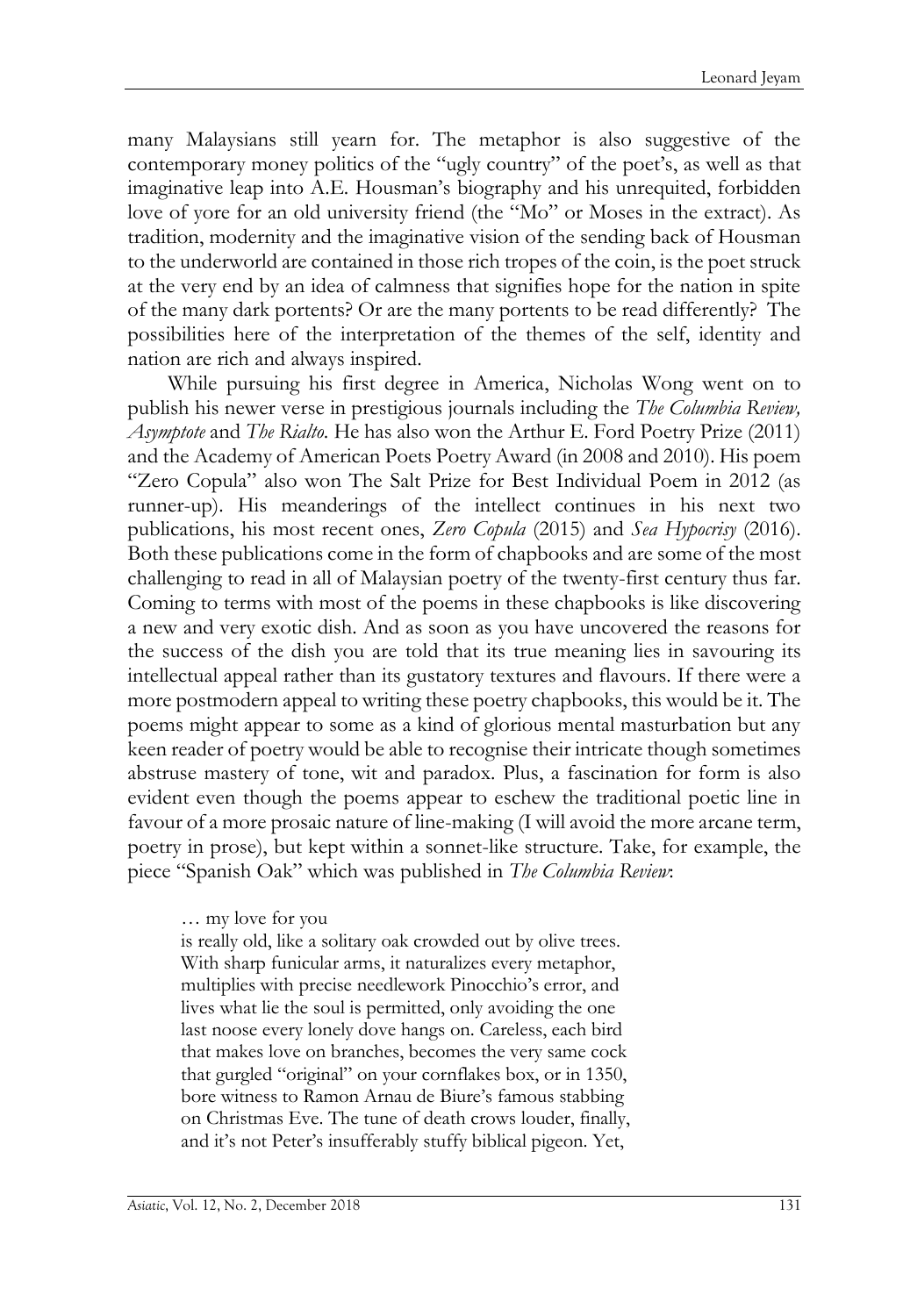to love you as tree and bird collide, is hard, as the concrete nouns inside us must wear different ecological footprints. Yet I write in Spanish: to love, steal the Alhambra's breath from meteors of night, and smell the circular boast of weed in a soap factory nearby, we are already high and flying, no longer holding to the warm sheets in Madrid, the same lives. (*Zero Copula***)**

Purportedly a love poem, it is a free play of mental and fanciful metaphorical associations that hinge on to the controlling trope of the Spanish "solitary oak" tree, meandering within, according to the poet earlier in the poem, "a cosmopolitan anxiety at work."

Another outpouring of verse comes from the likes of recent two volumes by Malachi Edwin Vethamani, namely his volumes *Complicated Lives* (2016) and *Life Happens* (2017). While the work of Nicolas Wong can confound the reader for being challenging in his literariness, Malachi Edwin's verse appears to be quite the opposite, but that in itself provides a challenge not for the general reader out there but for his critics. In poem after poem in volumes more than a hundred pages in length Malachi Edwin writes about very ordinary insights into life in the most "dressed down" way of writing. I have always been confounded by his lack of metaphorical language in almost all his verse. The oft-imagined characteristics of poetry such as the compression of thought and feeling as well as the use of trope and figurative language confounds a critic like me to wonder whether he had imbibed the virtues of Ezra Pound's imagism so wholly that he forgot about the *form* of literary language altogether. Let me illustrate my point.

It's not the fragrance Of you I desire. It's the raw odour Of you I drink deeply. The musk and pure Sweat of you. In inhaling you I am drunk to dizziness. Klein and Givenchy Can keep the falseness Of your body scent They smother. Their sweetness is not you. (*Life Happens* 46)

Is there more to such a "naked" poem such as this one quite plainly titled "Odour of You"? A critic like the writer Chuah Guat Eng, in her review of *Complicated Lives*, seemed to struggle to go beyond her first instinct that such verse feels like "little more than chopped up prose" but ends with relief by saying that the "tonal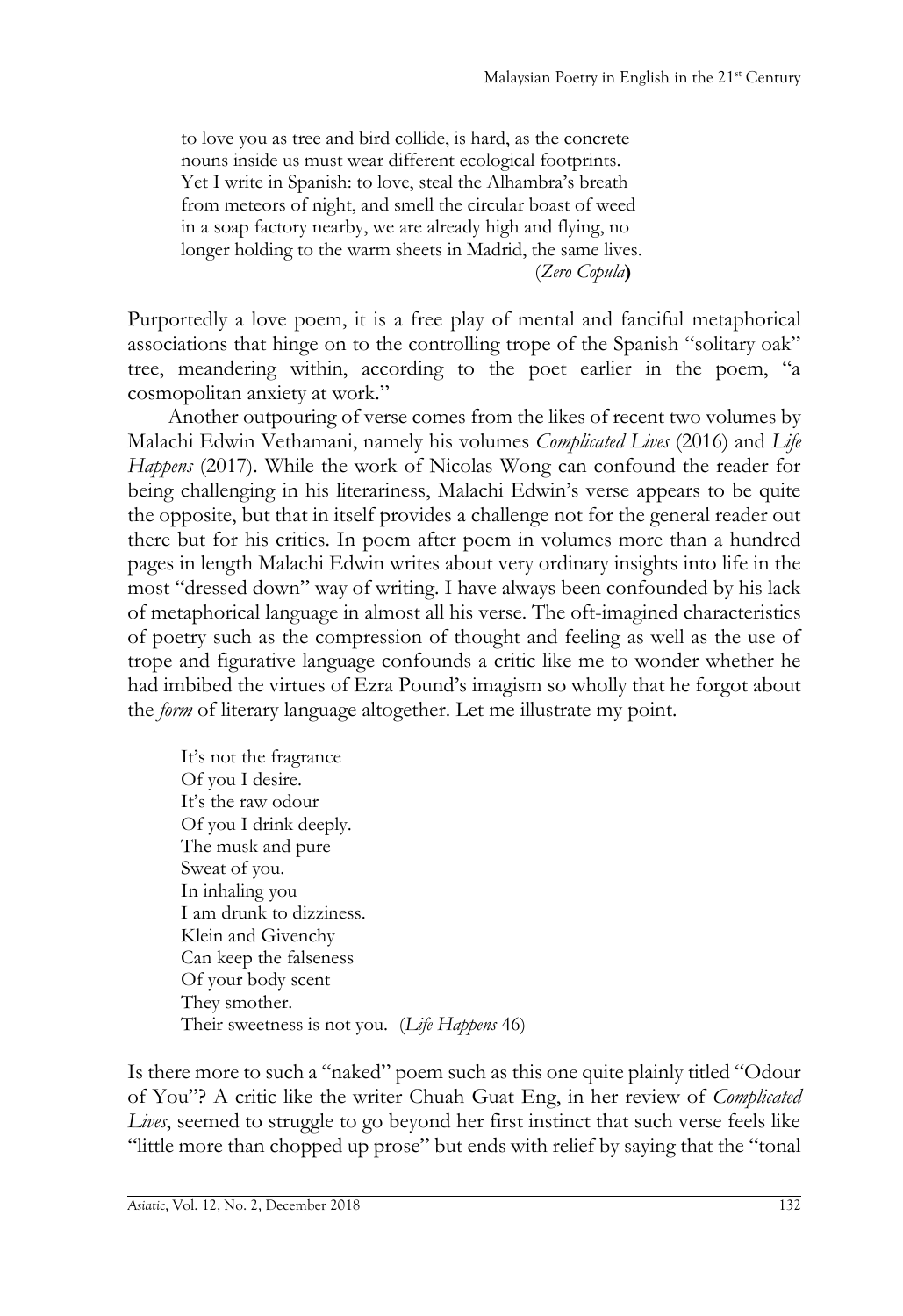and emotional density" is precisely what such poems are about. Another critic, Wong Phui Nam, explains such a poetic feature much further by correctly saying that, "It is the surface simplicity that deceives, for it obscures, in the strongest poems in the collection, the deeply felt range of complex emotions underneath" (*Asiatic* 259). What compels me to read such poetry in the end is this ultra-delicate balance of language which Malachi Edwin adeptly employs. While his prose-like poems prevent the reader from discovering an emotional centre or intensity that we often discover in fine poetry, yet when read correctly the impact of craft and meaning is finally gained, though the feeling of the poet's dis-attachment to the world is always present. Therefore, what appears simple is really quite complex, and what makes his two volumes of verse stand out from the crowd of new writing is in the way his critics have to strain sometimes to discover the life's momentary intensities, meaning itself.

Malachi Edwin was also responsible for another poetry publication, an anthology that is in my opinion the most important collection of verse published thus far in this new millennium in Malaysia. *Malchin Testament: Malaysian Poems* (2017) is a meaningful project which collects all the early practitioners of verse starting from around the formation of Malaysia in 1963 (although Wong Phui Nam early poems were already written the decade before that. The "Malchin Testament" of the title of the anthology refers to a poem of the same name by poet Salleh Ben Joned. That poem pokes fun at the possibilities of Malaysian English slang and idiom being used in the writing of local verse and hence humorously points the way to discovering an identity of its own and democratising the language altogether. The importance of such an anthology is that ever since Edwin Thumboo's anthology *The Second Tongue* that was published all the way back in 1976 there has not been another comprehensive collection of Malaysian verse. *Malchin Testament* takes this into account and includes all the important poets who wrote before the 1990s, the true predecessors of today's Malaysian poetry, such as Ee Tiang Hong, Wong Phui Nam, Siew-Yue Killingley, Shirley Geok-Lin Lim, Muhammad Haji Salleh, Hilary Tham and Salleh Ben Joned himself. But the newer, emerging voices also gain fair representation in this anthology, though the only sin of omission here is the poetry of Nicholas Wong (or Zhou Sivan).

So far this article has given the impression that there were no female poets of note who came out with published volumes in this new millennium. That, however, is far from the case. Writer and poet Bernice Chauly has been especially prolific with her string of books which have found a large, popular audience. Her notable ones would be her autobiographical *Growing up with Ghosts* (2011) and novel *Once We Were There* (2017). She also had two poetry collections published, *The Book of Sins* (2008) and *Onkalo* (2013). Alina Rastam also has two poetry volumes published, namely *Diver and Other Poems* (2009) and *All the Beloveds* (2011). The multi-talented Shirley Lim too has been as prolific as ever in this new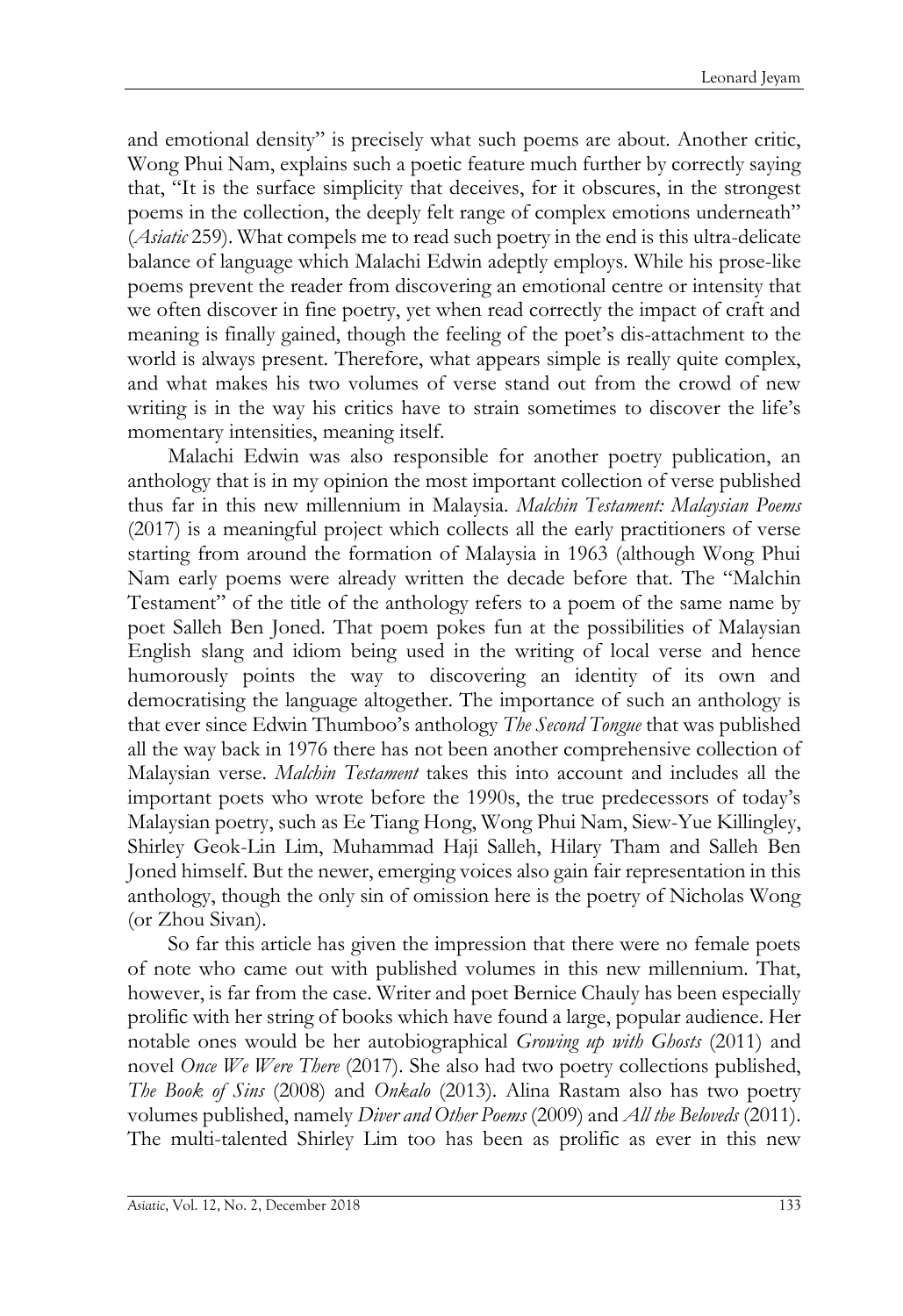millennium. Although positioning herself again and again as an American poet, she has published three volumes of writing in Singapore not too long ago. The first was the anthology called *The Shirley Lim Collection: Passports and Other Lives* (2011) which collects all her previous fiction and poetry, spanning an amazing fifty years. The second and third volumes were both published in early 2015 by Ethos Books, titled *Ars Poetica for the Day* and *Do You Live In?* The latter volume demonstrates why Lim is more the global writer than just American. While her poetry up till the new millennium often focusses on the many unresolved antinomies between migration and home, between America and Malaysia, *Do you Live In?* for instance re-sites the issues of the *unheimlich* in not only Malaysia but also Singapore and Hong Kong with the force of history and politics of the region never seen before.

So how do we judge Malaysian poetry thus far in this new millennium? If at all that there needs to be an answer to that question, it would seem to me that the future of poetry written in English in Malaysia will eventually be found in its new centre of gravity within the Spoken Word form.<sup>4</sup> While almost all the poets reviewed above belong to some kind of academic institution in one way or another, the next generation of Malaysian poets are discovering their voices through the very act of *performing* the word, where the written word is embodied by a literary performance to succeed. Primacy given to the written word on the page is today slowly being superseded by the need to perform the word as speech, recited aloud, giving a new audio-visual appeal to the traditional form. Amongst the millennial poets the need to perform up on a stage at open-mic readings, poetry slams, "prose" monologue readings or through the dissemination of recordings on online media such as YouTube videos has never been more significant.

The Spoken Word scene has a short and rather recent history in Malaysia. I am told that they began with the British Council sponsoring and bringing in various writers who promoted this somewhat new art form in Kuala Lumpur, which began around 2007 and the year after. Poets such as Jacob Sam-La Rose, Charlie Dark, Benjamin Zephaniah and Malika Booker, amongst others, were the first to inculcate in and encourage this new art form amongst a very millennial audience. These newbies to the form were then encouraged to set up various collectives of their own. There was also the Singaporean Chris Mooney-Singh who worked with some local writers, running mainly poetry slams in the capital city. Now some 10 years later we do see the establishment of various spoken word collectives taking root. Amongst them Jamal Raslan has created such a group with local art college students called The Poet's Passport. Another poet

 $\overline{a}$ <sup>4</sup> Much of my knowledge about the local Spoken Word scene in the Klang valley derives from my various conversations via Messenger with Catalina Rembuyan, who has actively participated in various open-mic events and published a chapbook entitled *Spokes: A Poetry Chapbook*. She currently teaches at the School of the Arts, Singapore.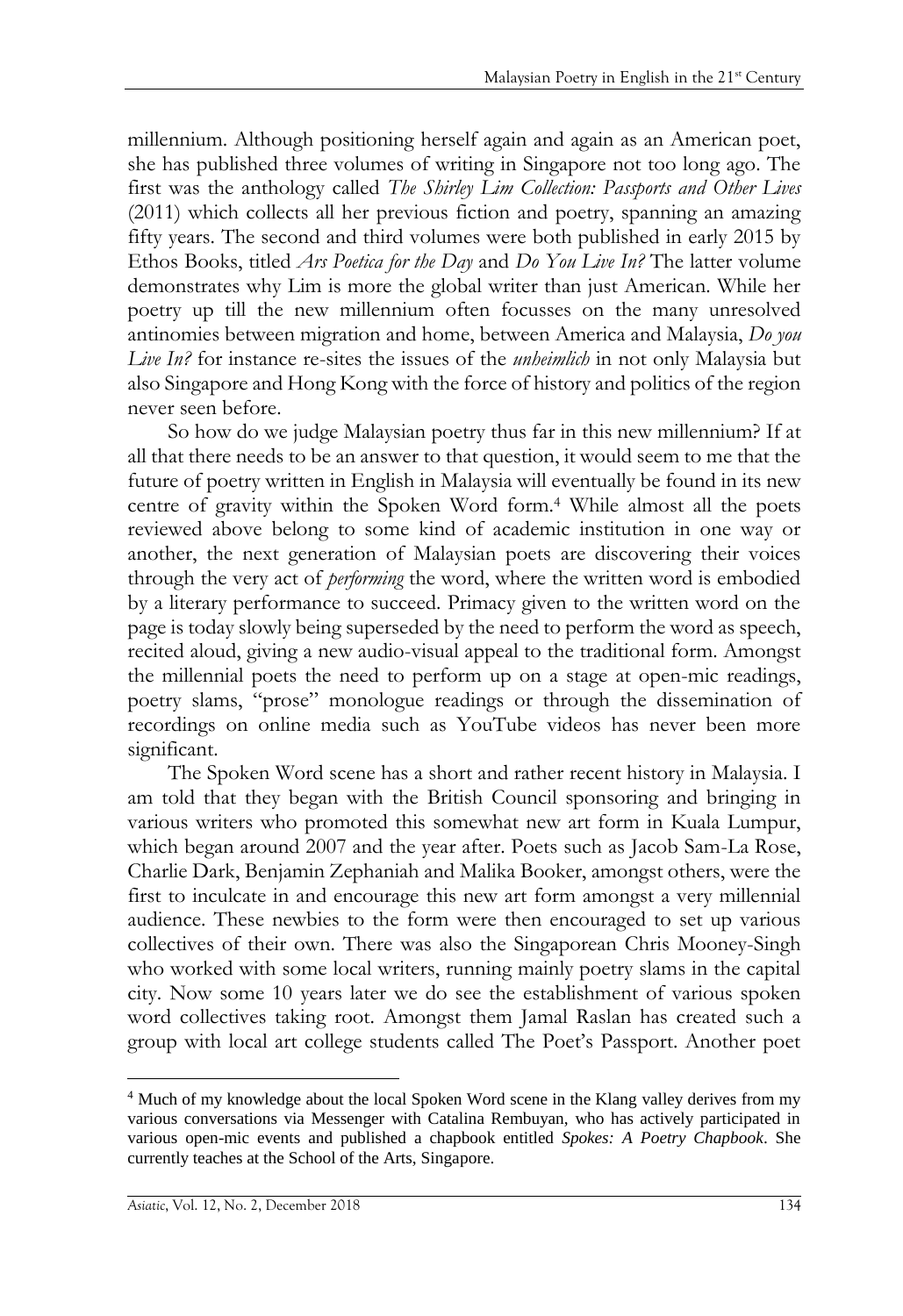Sheena Baharudin has started organising open mic events called Numinous, which features various spoken word acts. Another poet Melizarani T. Selva has run the If Walls Could Talk poetry event after watching a few American spoken word poets perform at a local mall. Journalist Terence Toh reports that there are many other events like *Jack It, Malam Sayu Berpuisi, Bakar Purgatory* and *KL Poetry Share*, and that "each event has its own style and format, featuring different kinds of performances."

Both Sheena and Melizarani are the two spoken word artistes to have come out with full-length poetry collections of their own, published under the imprint of Selut Press called Perfect Binding. Despite the meagre output from this art form, I am told that most of these younger poets have published various chapbooks, a type of publication that appeals mostly to all the millennial poets writing today in Malaysia. The urge to write and publish might be eagerly taking on new modes and fashions but all of this bodes well for the future of the Malaysian poetry in English. The academics, as always, will continue to write and publish as part of their calling in that field, while out there on the web and the impromptu stages the younger voices will still be heard, often in very new and innovative ways, often in ways that will challenge old notions of poetry, especially our expectations of what poetry is or isn't. As this new "nerve" of the nation is uncovered, they have discovered a form that is neither repressive nor distorting of reality, a form that allows for their individual selves to speak about and within a society that has been feverishly evolving ever since the turbulent new face of politics in the new century, which in all honesty has provided an impetus to discover newer perspectives of a still fledgling postcolonial nation.

## **Works Cited**

Alfian, Saat. *A History of Amnesia*. Singapore: Ethos Books, 2001.

Alina, Rastam. *All the Beloveds*. Petaling Jaya: Mosaic Street, 2009.

---. *Diver and Other Poems*. Kuala Lumpur: Cricket Communications, 2007.

Chauly, Bernice. *The Book of Sins*. Kuala Lumpur: Mulut Mata, 2008.

---. *Onkalo*. Singapore: Math paper Press, 2013.

Chuah, Guat Eng. "Life Happens." Review of *Life Happens*. *The Star Malaysia* "Star2" 1 Oct 2017. www.star2.com/culture/2017/10/07/poems-collectionmalachi-edwin-vethamani. 30 November 2018.

Chin, Grace. "New Generation Writings in English: Discursive Conditions and Literary Revival in Malaysia 1996-2005." *English in Southeast Asia: Varieties, Literacies and Literatures.* Ed. D. Prescott. Cambridge Scholars Publishing. 260- 89.

Jeyam, Leonard. "Review of Wong Phui Nam's *The Hidden Papyrus of Hen-taui*." *Southeast Asian Review of English* 54.2 (December 2017): 35-38.